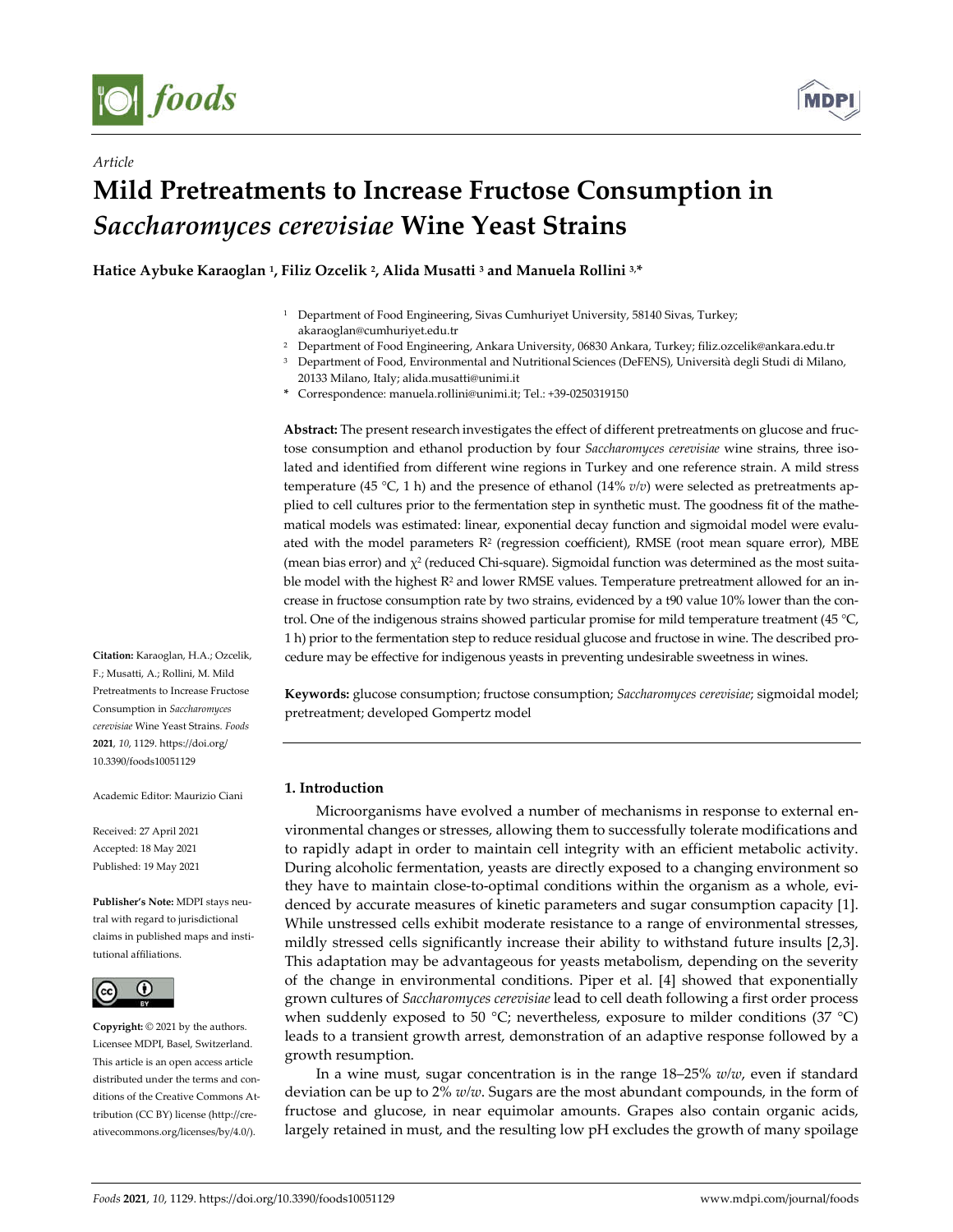and pathogenic microorganisms. Tartaric acid is generally the major acid, followed by citric and malic acids. The amino acids can vary depending on grape variety; sometimes, musts may be supplemented with nitrogen, typically diammonium phosphate [5]. Yeasts, under anaerobic conditions, consume nitrogen in the forms of ammonium cations, amino acids and small peptides: these are called YAN, yeast assimilable nitrogen. YAN composition in must depends on different factors, for example the cultivar, the maturity of grapes, as well as the cultural practices in the vineyard [6].

During fermentation, generally, *S. cerevisiae* has a slight preference for glucose, resulting in a difference of their consumption [1,7,8]. This preference gives rise to a discrepancy between the amount of glucose and fructose consumed during fermentation, with fructose being the predominant residual sugar [9]. The dominant effect of glucose on yeast carbon metabolism is coordinated by several signaling and metabolic interactions that mainly regulate transcriptional activity but are also effective at post-transcriptional and post-translational levels [10]. This effect is reported to be one of the causes of arrested or so-called stuck fermentation [11]. Moreover, since fructose is approximately twice as sweet as glucose, excess fructose can cause undesirable sweetness in wines [12]. So far, it is interesting to investigate the kinetic aspects related to glucose and fructose consumption rates, in order to optimize the fermentation process and produce wines with a low residual fructose level. Searching for yeast strains with higher fructose preference indeed is an important goal for winemakers [13].

The development of improved kinetic models of wine fermentation may provide better process prediction from the beginning to the end of fermentation, the final goal being the decrease in energy costs [14]. Most of the models, consisting of a series of mathematical equations describing the events that occur during wine fermentation, are biochemically knowledge-based models. Boulton [15] developed the first model to examine the effect of factors, such as sugar concentration and temperature, during fermentation. A similar mechanical model was developed for the identification of microbial activities in grape must fermentation, such as product synthesis other than respiration and ethanol production [16]. However, none of these models was able to acceptably predict fermentation problems, including process temperature and variations of the initial conditions [17]. Models defining important biological parameters can be obtained; however, their structures can be strongly nonlinear, complex and difficult to verify, also taking into account the difficulties in correctly defining the parameters.

In this frame, the use of sigmoidal shaped growth models in the field of descriptive microbiology to predict the fermentation process in the development of nonlinear modeling techniques is increasing [18]. Within the nonlinear models, the Gompertz equation is an example of exponential equations. Based on the assumption that the probability of survival of microorganisms increases exponentially over time, this experimental function defines growth in limited nutrient-containing environments. Tronchoni et al. [19], in research on the modelling of substrate consumption during fermentation of grape juice, stated that the Gompertz model was particularly weak in defining the final parts of the fermentation; authors highlighted that numerous yeasts showed a sigmoid-decay response for glucose and fructose consumption at 12 °C.

In this study, the differences in the fermentation performance of *S. cerevisiae* wine strains subjected to pretreatments before the fermentation were determined in a synthetic medium, possessing a very similar composition to grape must. Pretreatments may have the final aim of modifying sugar consumption or ethanol production, thus limiting undesirable wine tastes due to residual fructose. In order to identify and predict fermentation process in *S. cerevisiae* wine strains, the compatibility of sugar consumption data was compared applying different mathematical models. For this purpose, the suitability of linear, exponential and sigmoidal models was determined; the t50 and t90 values, defined as the time required to use 50 and 90% of the glucose and fructose in the environment, were also calculated.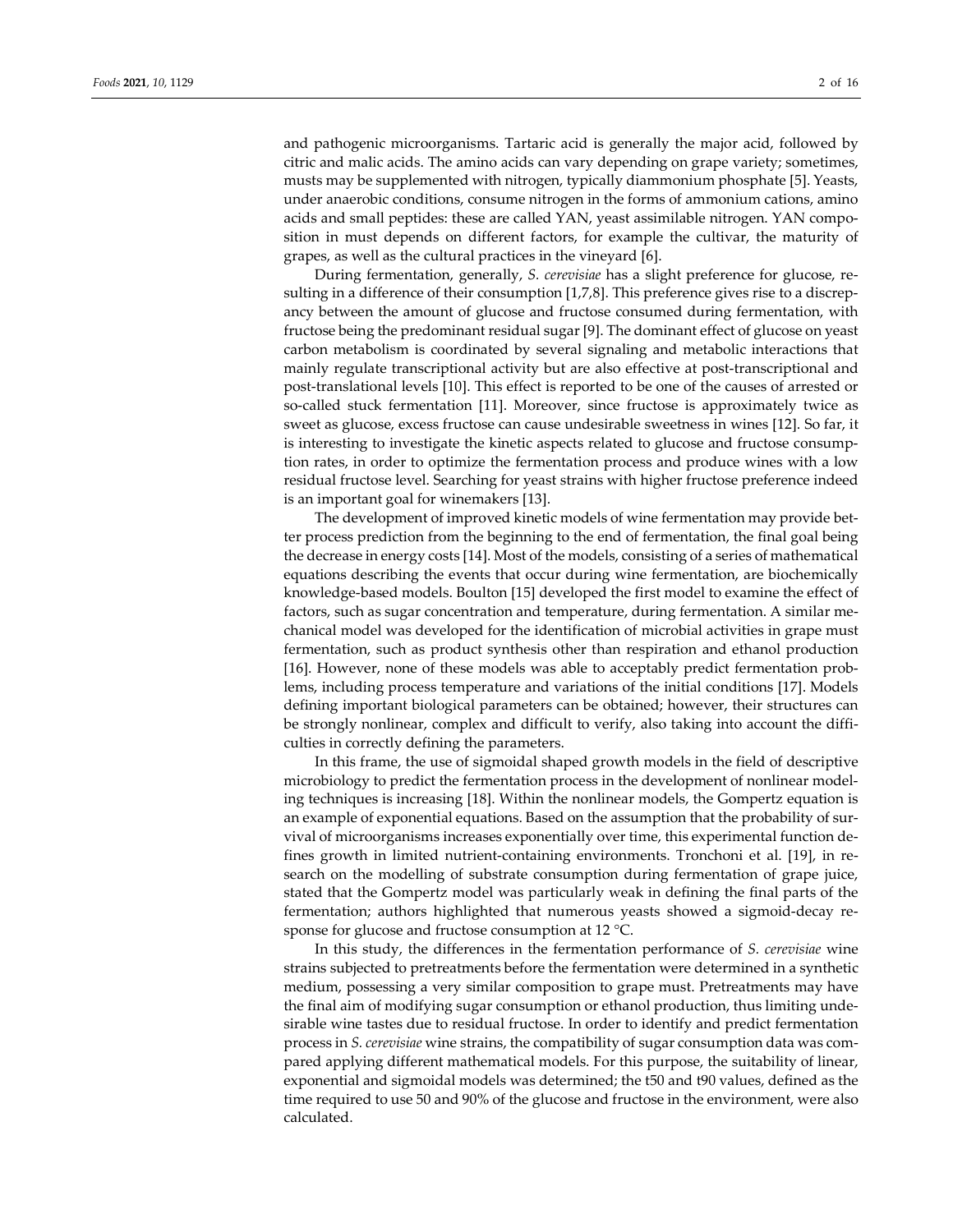## **2. Materials and Methods**

### *2.1. Yeast Strains and Culture Conditions*

Three indigenous *S. cerevisiae* were used in the research, as follows: *S. cerevisiae* Kalecik II (coded 2), *S. cerevisiae* Narince 3 (coded 7) and *S. cerevisiae* 1A (coded 47). One commercial wine strain was used as reference: Fermicru AR2 *S. cerevisiae* No. LO122 (DSM Food Specialties, Holland, coded S122). Indigenous strains were isolated from Turkish wines and obtained from Ankara University culture collection, isolated and identified as reported elsewhere [20].

Strains were maintained in YPD broth (Sigma Aldrich, Steinheim, Germany), grown at 30 °C and subsequently stored at 4 °C until use.

### *2.2. Pretreatments Application*

Approximately 18 h pre-grown strains in YPD broth were taken (1 mL) and inoculated into 10 mL YPD broth, monitoring the growth curve with a spectrophotometer (Optima, SP 300, Tokyo, Japan) at OD 600 nm. When the culture reached the mid log phase (approximately 4 h), cells were exposed to the two selected pretreatments: temperature (45 °C, 1 h) and presence of ethanol (14% *v/v*), comparatively. Temperature pretreatment was applied employing a water bath, as follows: culture was placed in a water bath set at 60  $\degree$ C in shaking conditions in order to increase the temperature as early as possible, controlling culture temperature using an un-inoculated tube containing 10 mL YPD broth; when the broth reached 45 °C (approximately 1–2 min), cultures were taken into another water bath set at 45 °C and incubated for 1 h with occasional stirring. After pretreatment, 1 mL of this culture was immediately inoculated into the fermentation must (10 mL).

Ethanol pretreatment was applied as follows: ethanol was added to the culture to reach a final concentration of 14% (*v/v*), shaking vigorously. Immediately after, 1 mL of culture was taken and inoculated into the fermentation must. Untreated culture samples (control) were also grown in the same manner, but they were kept at +4 °C during the pretreatments.

#### *2.3. Fermentation Trials*

Fermentation trials were carried out in duplicate in synthetic must, having the following composition (g/L): glucose 115, fructose 115, yeast nitrogen base (with ammonium sulfate without amino acids, Difco, Carrickmore, UK) 6.7, citric acid 0.2, malic acid 3.0, tartaric acid 5.0. The medium was adjusted to pH 3.5 with 0.1 N HCl and sterilized with 0.22 µm filter (Sartorius, Germany).

Fermentations were carried in 100 mL glass flasks containing 10 mL of synthetic must; flasks were equipped with an airlock system containing 3 mL 10% H2SO4, in order to ensure the anaerobic environment. For pretreated samples, 10 mL of synthetic must were inoculated with 1 mL of pretreated YPD culture, ensuring that yeast cell concentration was almost the same for all trials at the beginning of fermentation. Fermentation trials were all performed in duplicate at 30 °C in static condition.

## *2.4. Analytical Determinations*

At appropriate intervals and for each fermentation trial, cell concentration as well as glucose, ethanol and fructose concentrations were determined.

Cell concentration was calculated by taking aliquots from the fermentation samples and, after decimal dilutions, inoculating them on YPD medium by the surface spreading method; plates were incubated for 2 days at 30 °C, and then the numbers of colonies were counted (log CFU/mL).

Sugars and ethanol quantification was performed as follows: 1 mL fermentation sample was taken and centrifuged in Eppendorf tubes for 10 min at 14,500 × *g* (Microspin 12, Biosan, SIA, Riga, Latvia); supernatants were separated and kept at −18 °C for sugars and ethanol analyses. Concentrations were determined using an HLPC system (L 7000, Merck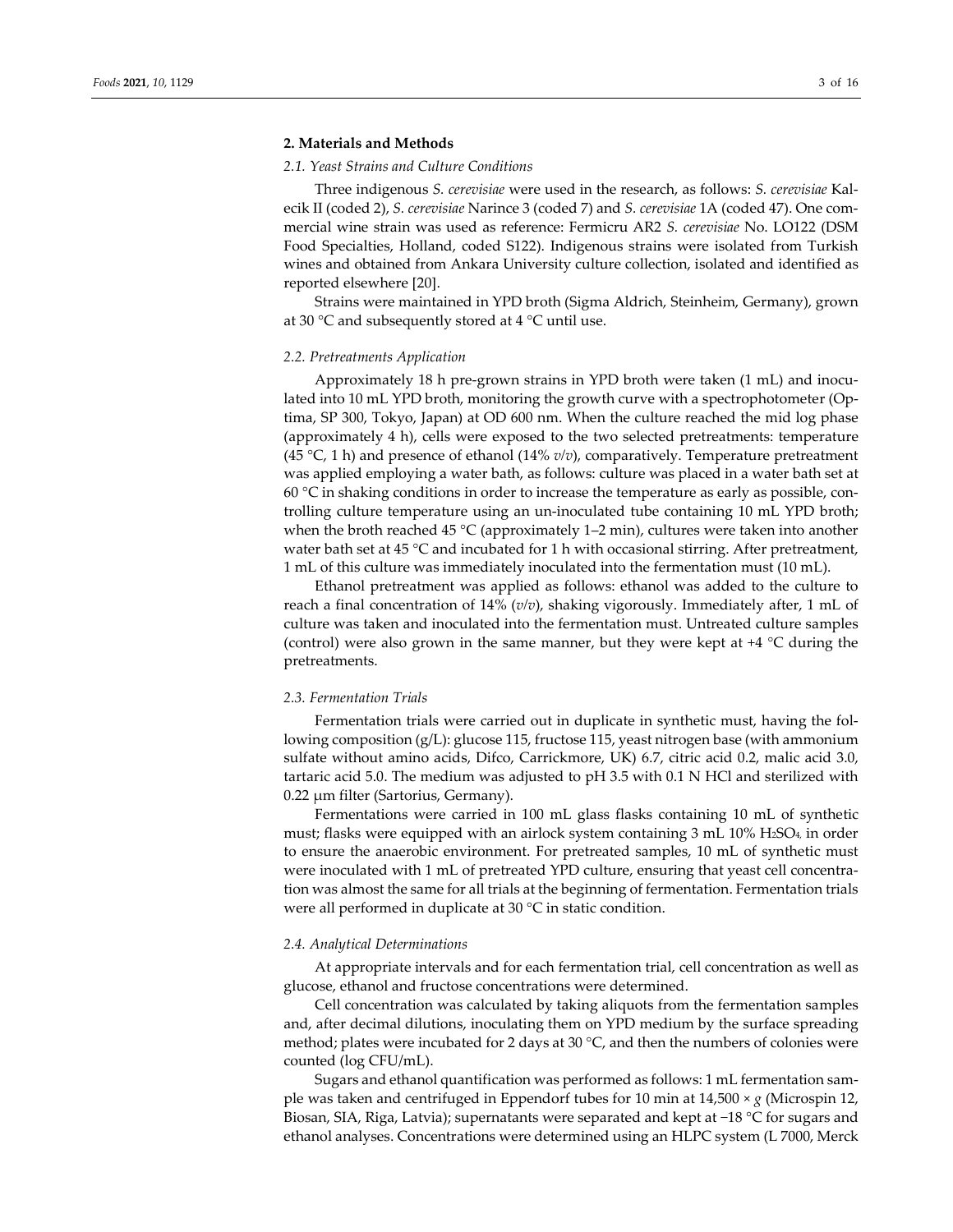Hitachi, Darmstadt, Germany) equipped with serially connected UV and RI detectors using a SH1821 (300-8 mm) (Shodex, Munich, Germany) column, maintained at 50 °C and eluted with 5 mM H2SO4 at 0.5 mL/min [21].

#### *2.5. Mathematical Modelling of Glucose and Fructose Consumption*

The suitability of different mathematical models to define sugar consumption by yeasts was checked and compared. For this purpose, the level (%) of residual glucose and fructose was calculated at each sampling time. The models and equations used in the study are here reported:

- Linear equation [7]:

$$
Y = S_0 - k \times t \tag{1}
$$

where *Y* represents the residual glucose and fructose (%) in the medium, *S0* the intercept value, *k* the kinetic constant of linear equation (concentration/h) and *t* the fermentation time (h).

- Exponential function model [13]:

$$
Y = D + S_0 \times e^{-K \times t} \tag{2}
$$

where *Y* represents the residual glucose and fructose (%) in the medium, *D* the specific value when  $t\rightarrow ∞$ ,  $S_0$  the intercept value,  $k$  the kinetic constant of exponential function model (h−1) and *t* the fermentation time (h).

- Sigmoidal or modified Gompertz function model [22]:

$$
Y = A + C \times e^{-e^{k \times (t - M)}}
$$
\n(3)

where *Y* represents the residual glucose and fructose (%) in the medium, *A* the lower asymptote when *t*→∞, *k* the kinetic constant of the sigmoidal model (h−1), *M* the time when the inflection point is obtained (h) and *t* the fermentation time (h).

For each model, the regression coefficient (R2) gives the correlation between observed (average of two data for each treatment) and predicted data; the root mean square error (RMSE) indicates the actual deviation between observed and predicted data; the mean bias error (MBE) refers to model overestimation or underestimation; the reduced mean square of the deviation or the reduced chi-square  $(\chi^2)$  belonging to the 3 different mathematical models were also compared.

The equations of RMSE, MSE and  $\chi^2$  are given below:

$$
RMSE = \left[\frac{1}{N} \sum_{i=1}^{N} (C_{pre.} - C_{obs.})^2\right]^{1/2}
$$
 (4)

$$
MBE = \frac{1}{N} \sum_{i=1}^{N} (C_{pre.} - C_{obs.})^2
$$
 (5)

$$
\chi_2 = \frac{\sum_{i=1}^{N} (C_{pre.} - C_{obs.})^2}{N - z}
$$
(6)

where *N* represents the number of observations, *C* the residual glucose and fructose (%) in the medium (predicted and observed) and *z* the number of constants used in the model.

#### *2.6. Statistical Analysis*

The effect of factors on dependent variables was determined by analysis of variance using SPSS Statistics for Windows program (v. 16.0, Armonk, NY, USA, IBM Corp.). The statistically significant differences by treatments were determined with Tukey test using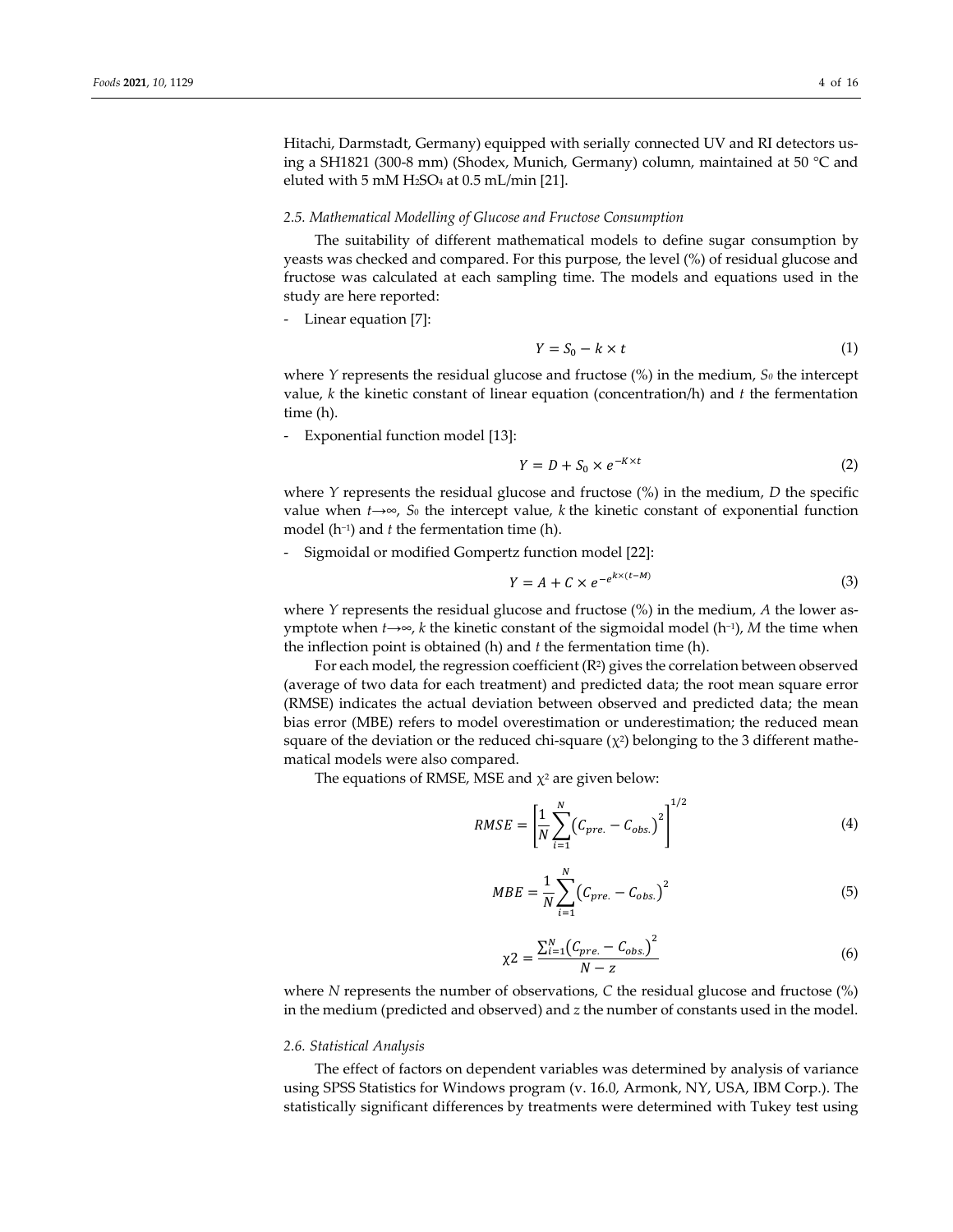the same program. Correlation analyses were carried out using the Statistica**®** package program (1995, StatSoft, Tulsa, OK, USA).

# **3. Results**

Pretreatments, considered as mild stress applications, were applied to three indigenous and one reference *S. cerevisiae* strains (coded 2, 7, 47 and S122, respectively), monitoring glucose and fructose consumption as well as ethanol production in the fermentation medium up to 48 h.

All tested strains reached the mid-log phase in 4 h approximately. In fermentation trials, yeast concentration did not change in the first 4 h (lag phase), then it rapidly increased between 4 and 19 h (log phase) to reach the stationary phase before 19 h for strains 2 and S122 independently from the treatment applied; strains 7 and 47 instead entered the stationary phase at 19 or 24 h depending on the treatment (Figure 1). The initial pitching rate was around 6 log CFU/mL, typical of a grape must fermentation, and in all trials, the maximum cell concentration was always found around 8 log CFU/mL.



**<sup>(</sup>B)**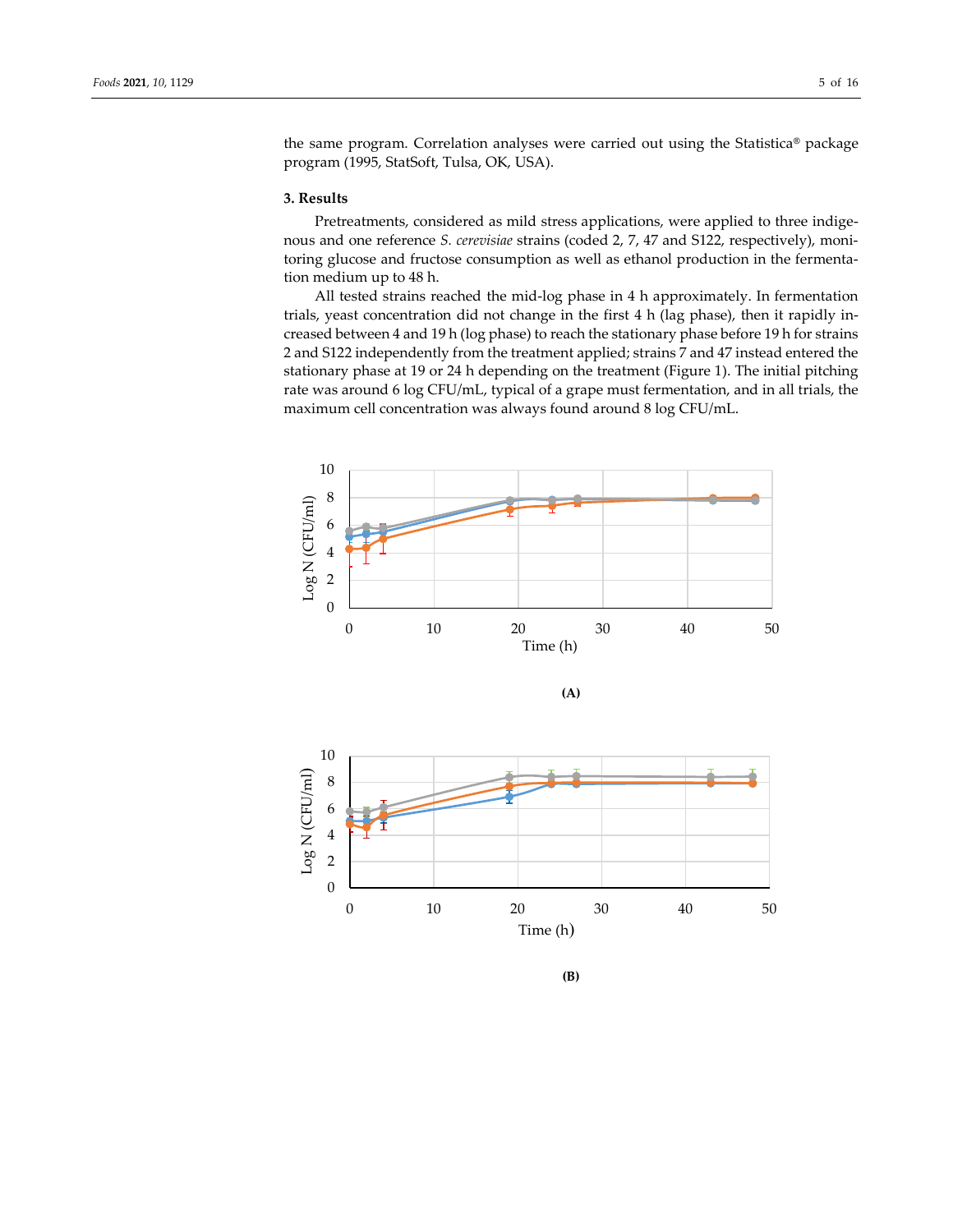

**Figure 1.** Growth curve of the strains 2, 7, 47 and S122 in synthetic medium. Symbols indicate different samples as blue circle (control), orange circle (temperature-pretreated) and grey circle (ethanol-pretreated). (**A**) *S. cerevisiae* 2; (**B**) *S. cerevisiae* 7; (**C**) *S. cerevisiae* 47; (**D**) *S. cerevisiae* S122

Ethanol was detected from 19 h onward, for all strains and treatments. The effects of different pretreatments on glucose, fructose and ethanol concentrations were evaluated in three different periods, expressed as 0–19, 0–24 and 0–48 h: 19 h was the first time in which ethanol appeared, 24 h the middle of the fermentation process and 48 h the moment in which the fermentation stopped. These three periods were formed by taking the absolute differences between glucose, fructose and ethanol levels at the beginning of fermentation and the considered time, as expressed in Table 1.

| Yeast<br>Strain | <b>Time Distance</b><br>Pretreatment<br>(h) |          | Glucose<br>(g/L)  | Fructose<br>(g/L) | Ethanol<br>(g/L)  |  |  |
|-----------------|---------------------------------------------|----------|-------------------|-------------------|-------------------|--|--|
|                 |                                             | $0 - 19$ | $39.01 \pm 6.36$  | $18.79 \pm 7.09$  | $21.65 \pm 1.45$  |  |  |
|                 | None<br>(control)                           | $0 - 24$ | $57.23 \pm 4.34$  | $28.48 \pm 7.46$  | $30.65 \pm 8.49$  |  |  |
| ∍               |                                             | $0 - 48$ | $95.08 \pm 5.93$  | $75.38 \pm 13.40$ | $66.93 \pm 9.93$  |  |  |
|                 |                                             | $0 - 19$ | $10.68 \pm 4.42$  | $2.30 \pm 2.30$   | $7.68 \pm 7.08$   |  |  |
|                 | Temperature                                 | $0 - 24$ | $33.33 \pm 29.45$ | $14.53 \pm 12.27$ | $18.63 \pm 18.63$ |  |  |
|                 |                                             | $0 - 48$ | $89.50 \pm 16.26$ | $60.18 \pm 8.10$  | $58.70 \pm 0.01$  |  |  |

**Table 1.** Glucose and fructose consumption as well as ethanol concentrations (g/L) at different intervals during fermentation performed by *S. cerevisiae* strains coded 2, 7, 47 and S122 without (control) or with pretreatments (temperature or ethanol). Data presented as mean ± standard deviation, two replicates were analyzed.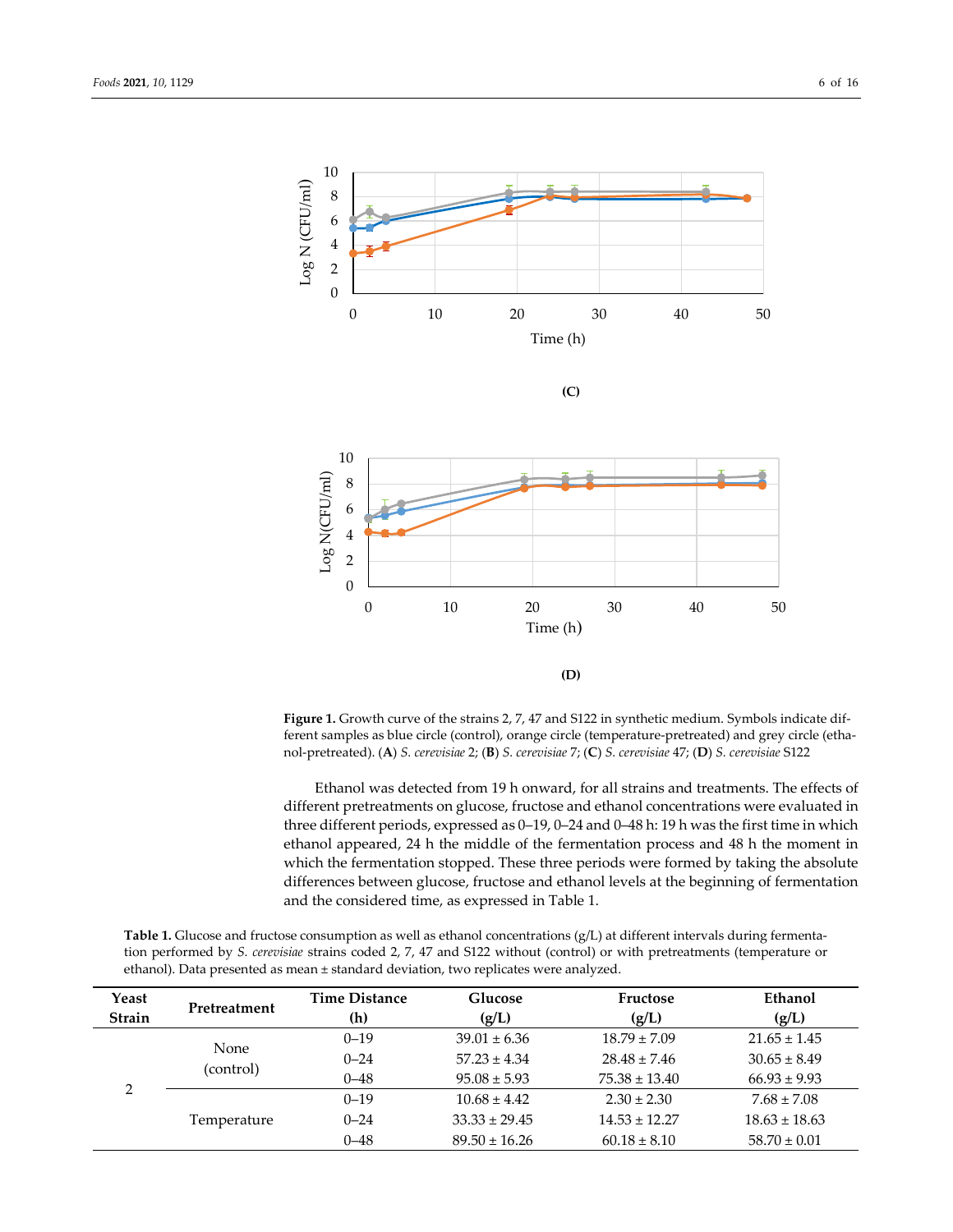|                |                | $0 - 19$ | $60.50 \pm 16.05$  | $27.53 \pm 1.52$  | $24.05 \pm 10.18$ |
|----------------|----------------|----------|--------------------|-------------------|-------------------|
|                | Ethanol        | $0 - 24$ | $76.63 \pm 14.04$  | $34.10 \pm 1.56$  | $34.72 \pm 2.14$  |
|                |                | $0 - 48$ | $127.35 \pm 7.00$  | $73.93 \pm 1.38$  | $76.50 \pm 1.27$  |
|                |                | $0 - 19$ | $22.28 \pm 2.30$   | $14.15 \pm 1.98$  | $5.33 \pm 5.33$   |
|                | None           | $0 - 24$ | $41.00 \pm 15.63$  | $20.40 \pm 2.19$  | $20.20 \pm 15.13$ |
|                | (control)      | $0 - 48$ | $99.75 \pm 0.95$   | $83.15 \pm 15.27$ | $92.43 \pm 23.43$ |
|                |                | $0 - 19$ | $31.23 \pm 1.03$   | $24.35 \pm 5.73$  | $9.75 \pm 2.76$   |
| $\overline{7}$ | Temperature    | $0 - 24$ | $47.35 \pm 2.62$   | $32.40 \pm 6.65$  | $26.63 \pm 8.03$  |
|                |                | $0 - 48$ | $103.18 \pm 7.81$  | $98.15 \pm 2.83$  | $71.78 \pm 9.93$  |
|                |                | $0 - 19$ | $32.60 \pm 1.34$   | $19.53 \pm 0.11$  | $18.05\pm3.82$    |
|                | Ethanol        | $0 - 24$ | $39.40 \pm 11.03$  | $24.53 \pm 9.58$  | $26.93 \pm 5.34$  |
|                |                | $0 - 48$ | $77.53 \pm 9.86$   | $66.73 \pm 6.33$  | $70.45 \pm 19.45$ |
|                | None           | $0 - 19$ | $43.70 \pm 2.48$   | $17.08 \pm 1.10$  | $11.65 \pm 11.65$ |
|                |                | $0 - 24$ | $38.04 \pm 18.23$  | $29.98 \pm 6.19$  | $34.95 \pm 5.02$  |
|                | (control)      | $0 - 48$ | $102.18 \pm 6.98$  | $83.10 \pm 18.74$ | $76.55 \pm 3.96$  |
|                | Temperature    | $0 - 19$ | $20.85 \pm 16.12$  | $11.14 \pm 9.03$  | $11.67 \pm 6.76$  |
| 47             |                | $0 - 24$ | $38.04 \pm 12.89$  | $19.56 \pm 11.83$ | $22.35 \pm 12.23$ |
|                |                | $0 - 48$ | $91.36 \pm 5.96$   | $84.24 \pm 2.05$  | $75.89 \pm 3.80$  |
|                |                | $0 - 19$ | $60.93 \pm 1.31$   | $18.58 \pm 13.47$ | $21.53 \pm 21.53$ |
|                | Ethanol        | $0 - 24$ | $75.45 \pm 2.26$   | $39.33 \pm 1.66$  | $47.48 \pm 1.52$  |
|                |                | $0 - 48$ | $110.88 \pm 5.27$  | $87.68 \pm 6.97$  | $87.30 \pm 3.68$  |
|                |                | $0 - 19$ | $32.13 \pm 0.74$   | $19.30 \pm 0.85$  | $20.80 \pm 0.42$  |
|                | None (control) | $0 - 24$ | $45.58 \pm 0.32$   | $28.98 \pm 0.74$  | $33.38 \pm 1.80$  |
|                |                | $0 - 48$ | $90.05 \pm 1.95$   | $90.45 \pm 1.98$  | $80.25 \pm 4.45$  |
|                |                | $0 - 19$ | $4.92 \pm 2.58$    | $1.15 \pm 0.85$   | $6.15 \pm 2.76$   |
| S122           | Temperature    | $0 - 24$ | $22.48 \pm 8.38$   | $14.08 \pm 6.12$  | $13.85 \pm 5.80$  |
|                |                | $0 - 48$ | $80.58 \pm 6.89$   | $77.73 \pm 6.26$  | $71.33 \pm 1.31$  |
|                |                | $0 - 19$ | $48.35 \pm 16.48$  | $23.50 \pm 6.51$  | $34.23 \pm 8.87$  |
|                | Ethanol        | $0 - 24$ | $67.33 \pm 13.75$  | $38.60 \pm 2.69$  | $40.85 \pm 7.50$  |
|                |                | $0 - 48$ | $105.85 \pm 12.37$ | $87.93 \pm 6.61$  | $85.30\pm0.85$    |

In the period defined as 0–48 h, strains consumed glucose in the range 90.05–102.18 g/L (control), 80.58–103.18 g/L (temperature treated) and 77.53–127.35 g/L (ethanol treated), respectively. Fructose was instead consumed at lower amounts, in the range 75.38–90.45 g/L (control), 60.18–98.15 g/L (temperature treated) and 66.73–87.93 g/L (ethanol treated), confirming the literature findings about *S. cerevisiae*'s preference for glucose consumption [9,12]. Ethanol was produced in the range 66.93–92.43 g/L (control), 58.70– 75.89 g/L (temperature treated) and 70.45–87.30 g/L (ethanol treated), respectively. Note that the highest fructose consumption (98 g/L) was evidenced for strain 7 applying the temperature pretreatment.

The ANOVA test was used to determine the effect of the type of strain, different time periods and type of pretreatment on glucose and fructose consumption and ethanol production. Results showed that the strain difference was only effective on glucose consumption; as expected, different time periods were effective on all dependent variables, type of pretreatments was effective on all dependent variables, and the interaction of type of pretreatments x strain was effective on glucose and fructose change (*p* <0.05) (Table 2). In order to better understand the interaction between the type of treatment and the type of strain on glucose and fructose consumption, the difference was examined with the Tukey test (Table 3). Among the strains subjected to temperature pretreatment, a statistically significant difference was determined between 7 and S122 strains on glucose consumption, the first being the most glucose-consuming strain, while the S122 was the least. Results also highlighted that the highest fructose consumption (residual  $\leq 50$  g/L) was evident for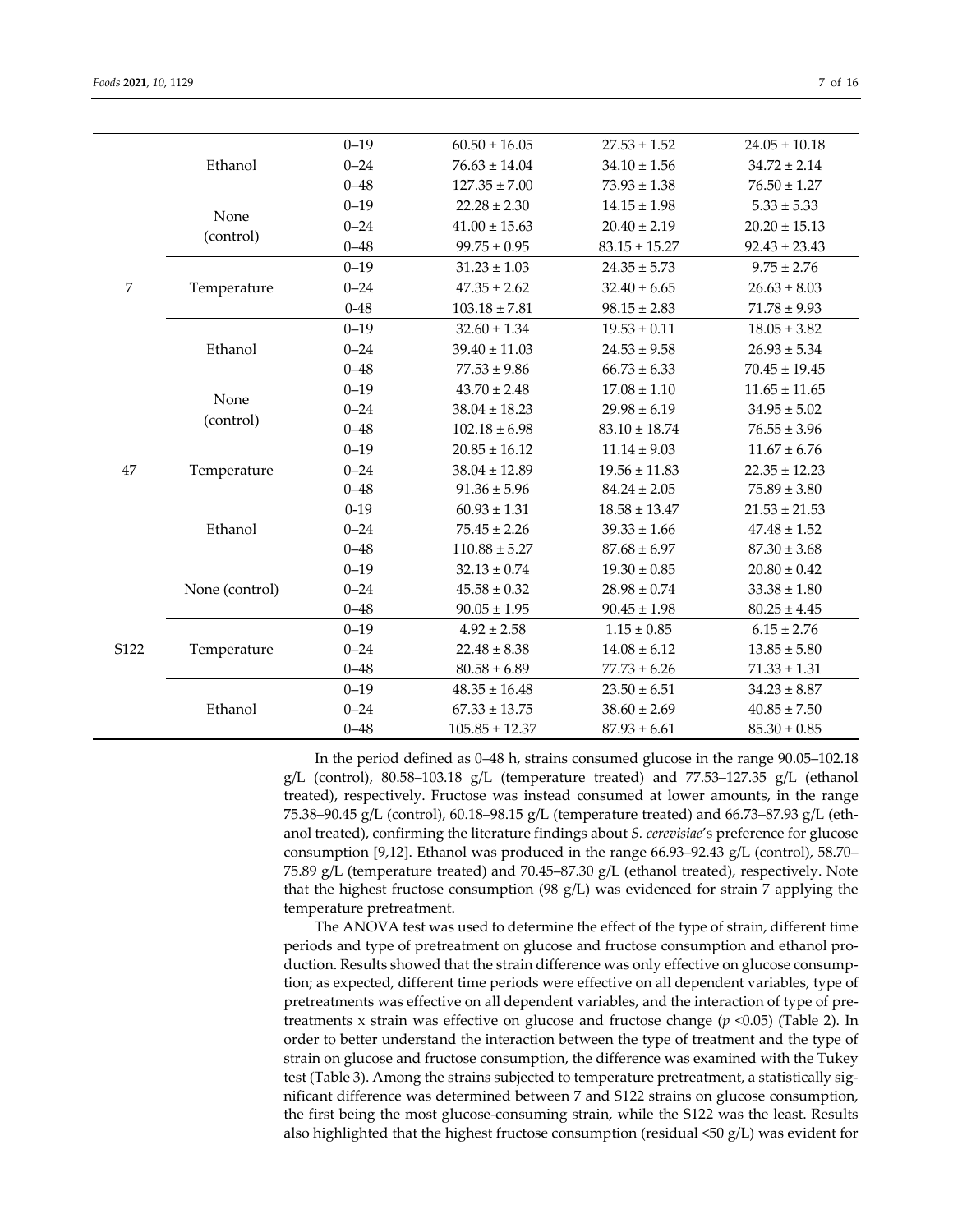the indigenous temperature-pretreated strain 7 and for the reference ethanol-pretreated strain S122.

| Source                              | Dependent Variable   | df             | Sum of Square | F           |  |
|-------------------------------------|----------------------|----------------|---------------|-------------|--|
|                                     | Glucose <sup>a</sup> | $\overline{2}$ | 3986.344      | 36.684 ***  |  |
| <b>Type of Pretreatment</b><br>(TP) | Fructose b           | 2              | 453.384       | $7.247**$   |  |
|                                     | Ethanol <sup>c</sup> | $\mathcal{P}$  | 1257.563      | 14.136 ***  |  |
|                                     | Glucose              | 3              | 776.018       | $7.141**$   |  |
| Type of Strain<br>(TS)              | Fructose             | 3              | 142.591       | 2.279       |  |
|                                     | Ethanol              | 3              | 165.783       | 1.863       |  |
|                                     | Glucose              | 6              | 933.023       | $8.586***$  |  |
| $TP \times TS$                      | Fructose             | 6              | 439.423       | $7.024$ *** |  |
|                                     | Ethanol              | 6              | 130.316       | 1.465       |  |

**Table 2.** Effect of different variables (type of pretreatment—TP, type of strain—TS and their interaction) on glucose and fructose consumption and ethanol production.

 $a R^2 = 0.947$  (adjusted R<sup>2</sup> = 0.986);  $b R^2 = 0.965$  (adjusted R<sup>2</sup> = 0.931);  $c R^2 = 0.944$  (adjusted R<sup>2</sup> = 0.889); \*\*\* *p* ˂0.001; \*\* *p* ˂0.05.

**Table 3.** Effect of interaction between type of pretreatment and type of strain on glucose, fructose levels and effect of treatment difference on ethanol level.

| Pretreatment | <b>Yeast Strain</b> | Glucose<br>(g/L)      | Fructose<br>(g/L)     | Ethanol<br>(g/L)     |  |
|--------------|---------------------|-----------------------|-----------------------|----------------------|--|
|              | $\overline{2}$      | $63.77$ abcde*        | $40.88$ ab            |                      |  |
| None         | 7                   | 54.34 cdef            | 39.23 ab              | $41.23$ <sup>a</sup> |  |
| (control)    | 47                  | $69.38$ abcd          | $43.84$ ab            |                      |  |
|              | S122                | $55.92$ cdef          | $46.24$ ab            |                      |  |
|              | $\overline{2}$      | $44.50$ ef            | 25.67 <sup>b</sup>    |                      |  |
|              | 7                   | $60.58$ cde           | $51.63$ <sup>a</sup>  | $32.87$ <sup>a</sup> |  |
| Temperature  | 47                  | $50.08$ def           | 38.31 ab              |                      |  |
|              | S <sub>122</sub>    | 35.99f                | 30.98 <sup>b</sup>    |                      |  |
|              | $\overline{2}$      | $88.159$ <sup>a</sup> | $45.18$ <sup>ab</sup> |                      |  |
| Ethanol      | 7                   | 49.84 def             | 36.93 ab              | 47.28 <sup>b</sup>   |  |
|              | 47                  | 82.42 ab              | $48.53$ <sup>a</sup>  |                      |  |
|              | S <sub>122</sub>    | 73.84 abc             | $50.01$ <sup>a</sup>  |                      |  |

\* Letters represent similarities or differences within each dependent variable. In the Tukey test, the effect of interaction between type of strain × type of pretreatment on the changes in glucose and fructose levels, and the effect of only the type of pretreatment was significant on ethanol production, only the significant values were given in the table.

In order to understand the relationship between the amount of residual glucose and fructose in the environment during the fermentation period, the Pearson correlation was used. The amount of residual glucose and fructose in the fermentation must for all yeasts was found to be inversely correlated with the duration of the fermentation trial: each unit increase in time caused a 2% glucose (Pearson correlation: r −0.95, *p* <0.001) and 1.7% fructose (Pearson correlation: r −0.93, *p* <0.001) decrease.

Glucose and fructose consumption in all fermentation conditions was parametrized applying mathematical models and goodness of fits compared with the values  $R^2$ , RMSE, MBE and  $\chi^2$  (Table 4). As regards glucose consumption,  $\mathbb{R}^2$  values for linear and exponen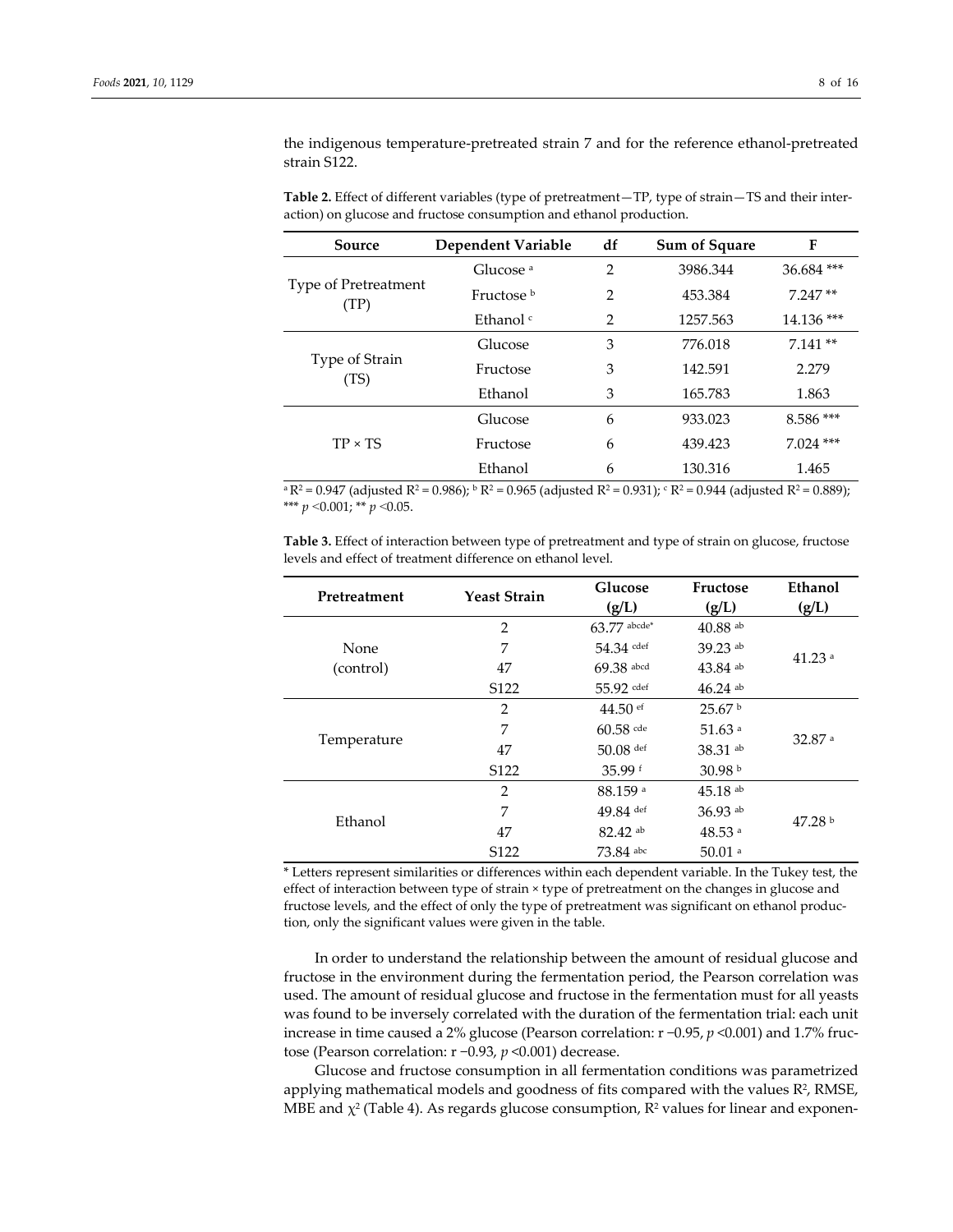tial function models were found between 0.806–0.986 and 0.763–0.994, respectively; R<sup>2</sup> values belonging to the sigmoidal function model were instead higher, in the range 0.991– 0.999. RMSE values, indicating the difference between the estimated and the observed data in this last modelling, were found to be at most 4.524, while MBE and  $\chi^2$  were always lower, 1.712 and 40.94, for glucose consumption with a sigmoidal model.

**Table 4.** Model and goodness of fit parameters (GOF) of the different models for glucose and fructose consumption (\* if the value is lower than 10−4, it was given as zero (0). \*\* ND: not detected, model not suitable).

| Strain           |                  |               | Linear         |                           |       | <b>Exponential Decay Function</b> |                |                 | <b>Sigmoid Function</b> |                 |                |                 |        |             |
|------------------|------------------|---------------|----------------|---------------------------|-------|-----------------------------------|----------------|-----------------|-------------------------|-----------------|----------------|-----------------|--------|-------------|
|                  | <b>Treatment</b> |               | $\mathbb{R}^2$ | <b>RMSE MBE</b>           |       | $\chi^2$                          | $\mathbb{R}^2$ | <b>RMSE</b>     | <b>MBE</b>              | $\chi^2$        | $\mathbf{R}^2$ | <b>RMSE MBE</b> |        | $\chi^2$    |
| 2                | Control          |               | 0.991          | 3.225                     | 0.002 | 20.80                             | 0.994          | 2.698           | $0*$                    | 14.56           |                | 0.994 2.505     | $0.0*$ | 12.55       |
|                  | Temperature      |               |                | 0.806 16.144 0.004 521.23 |       |                                   | 0.763          | 21.441          | 11.910                  | 919.43          | 0.999          | 0.888           | $0*$   | 1.58        |
|                  | Ethanol          |               |                | 0.981 4.169               | $0*$  | 34.76                             | 0.987          | 3.599           | 0.854                   | 0.987           |                | 0.986 3.631     | $0*$   | 26.36       |
|                  | Control          |               | 0.961          | 6.192                     | 0.003 | 76.69                             | 0.961          | $4 \times 10^5$ | $4 \times 10^5$         | $3 \times 10^9$ | 0.989          | 3.594           | $0*$   | 25.83       |
| 7                | Temperature      |               | 0.989          | 3.913                     | 0.003 | 30.62                             | 0.989          | 3.922           | $0*$                    | 30.77           | 0.993          | 3.303           | $0*$   | 21.82       |
|                  | Ethanol          | Glucose 0.988 |                | 3.864                     | $0*$  | 29.85                             | 0.988          | 13.023          | $0*$                    | 339.19          | 0.991          | 3.290           | $0*$   | 21.65       |
|                  | Control          |               | 0.979          | 5.596                     | $0*$  | 62.64                             | 0.990          | 3.740           | $0*$                    | 27.98           | 0.998          | 1.664           | $0*$   | 5.53        |
| 47               | Temperature      |               | 0.965          | 7.001                     | $0*$  | 98.02                             | 0.965          | 7.008           | $^{*}$                  | 98.22           | 0.997          | 2.141           | $0*$   | 9.17        |
|                  | Ethanol          |               | 0.948          | 8.701                     | $0*$  | 151.40                            | 0.990          | 3.824           | $0*$                    | 29.25           |                | 0.996 4.524     |        | 1.712 40.94 |
|                  | Control          |               | 0.990          | 3.828                     | 0.003 | 29.30                             | 0.990          | 3.807           | $0*$                    | 28.99           | 0.999          | 1.390           | $0*$   | 3.86        |
| S <sub>122</sub> | Temperature      |               | 0.963          | 7.437                     |       | 0.008 110.63                      | 0.963          | 7.445           | $0*$                    | 110.86          | 0.996          | 2.313           | $0*$   | 10.70       |
|                  | Ethanol          |               |                | 0.974 6.148               | $0*$  | 75.59                             | 0.989          | 3.976           | $0*$                    | 31.62           | 0.997          | 2.252           | $0*$   | 10.14       |
|                  | Control          |               | 0.946          | 6.836                     | $0*$  | 93.47                             | 0.946          | 8.140           | 4.411                   | 132.52          | 0.977          | 4.462           | $0*$   | 39.82       |
| 2                | Temperature      |               |                | 0.795 11.521              | $0*$  | 265.47                            | 0.795          | 14.021          | 7.988                   | 393.18          |                | 0.972 4.297     |        | 0.101 36.93 |
|                  | Ethanol          |               | 0.955          | 4.000                     | 0.006 | 32.00                             | 0.955          | 6.220           | $0*$                    | 77.38           |                | 0.964 3.568     | $0*$   | 25.46       |
|                  | Control          |               |                | 0.946 12.152              | $0*$  | 295.36 ND**                       |                | $6 \times 10^4$ | $0*$                    | $7 \times 10^7$ | 0.994          | 2.207           | 0.020  | 9.74        |
| 7                | Temperature      |               |                |                           |       | 0.795 20.182 11.94 814.60         | 0.794          | 19.683          | 11.075                  | 774.86          | 0.973          | 5.709           | $0*$   | 65.19       |
|                  | Ethanol          | Fructose      |                |                           |       | 0.955 12.513 6.230 313.16         | 0.930          | 16.115          | 4.640                   | 519.40          | 0.988          | 3.260           | $0*$   | 21.25       |
|                  | Control          |               |                | 0.966 5.504               | $0*$  | 60.60                             | 0.965          | 5.511           | $0*$                    | 60.74           | 0.996          | 1.990           | $0*$   | 7.92        |
| 47               | Temperature      |               |                |                           |       | 0.893 10.633 0.005 226.10         | 0.893          | 10.636          | $0*$                    | 226.27          | 0.995          | 2.266           | $0*$   | 10.27       |
|                  | Ethanol          |               | 0.970          | 5.253                     | 0.008 | 55.18                             | $ND$ **        | $ND$ **         | 16.484                  | 937.79          | 0.988          | 3.353           | 0.032  | 22.48       |
|                  | Control          |               |                | 0.960 7.126               | $0*$  | 101.56                            | 0.959          | 7.133           | $0*$                    | 101.77          | 0.999          | 1.007           | $0*$   | 2.03        |
| S122             | Temperature      |               |                | 0.916 10.262 0.007 210.63 |       |                                   | 0.916          | 10.267          | $0*$                    | 210.82          | 0.996          | 2.323           | $0*$   | 10.79       |
|                  | Ethanol          |               |                | 0.976 4.700               | $0*$  | 44.17                             | 0.975          | 4.707           | $0*$                    | 44.31           |                | 0.988 3.295     | $0*$   | 21.71       |

As regards fructose consumption,  $R^2$  and RMSE values were found in the range 0.795–0.976 and 4.00–20.18 for linear model, respectively. R2 of exponential function could not be determined for all the tested conditions, and also, RMSE values were very high. Applying the sigmoidal model,  $R^2$  values obtained after the treatment were high and at least 0.964, while the highest RMSE was 5.709.

When the goodness of data fit was evaluated, the sigmoidal model was the most suitable to explain the use of glucose and fructose consumption. Figure 2 clearly shows that data estimated by the sigmoidal model for glucose and fructose consumption fit pretty well with the observed data for all treatments and strains.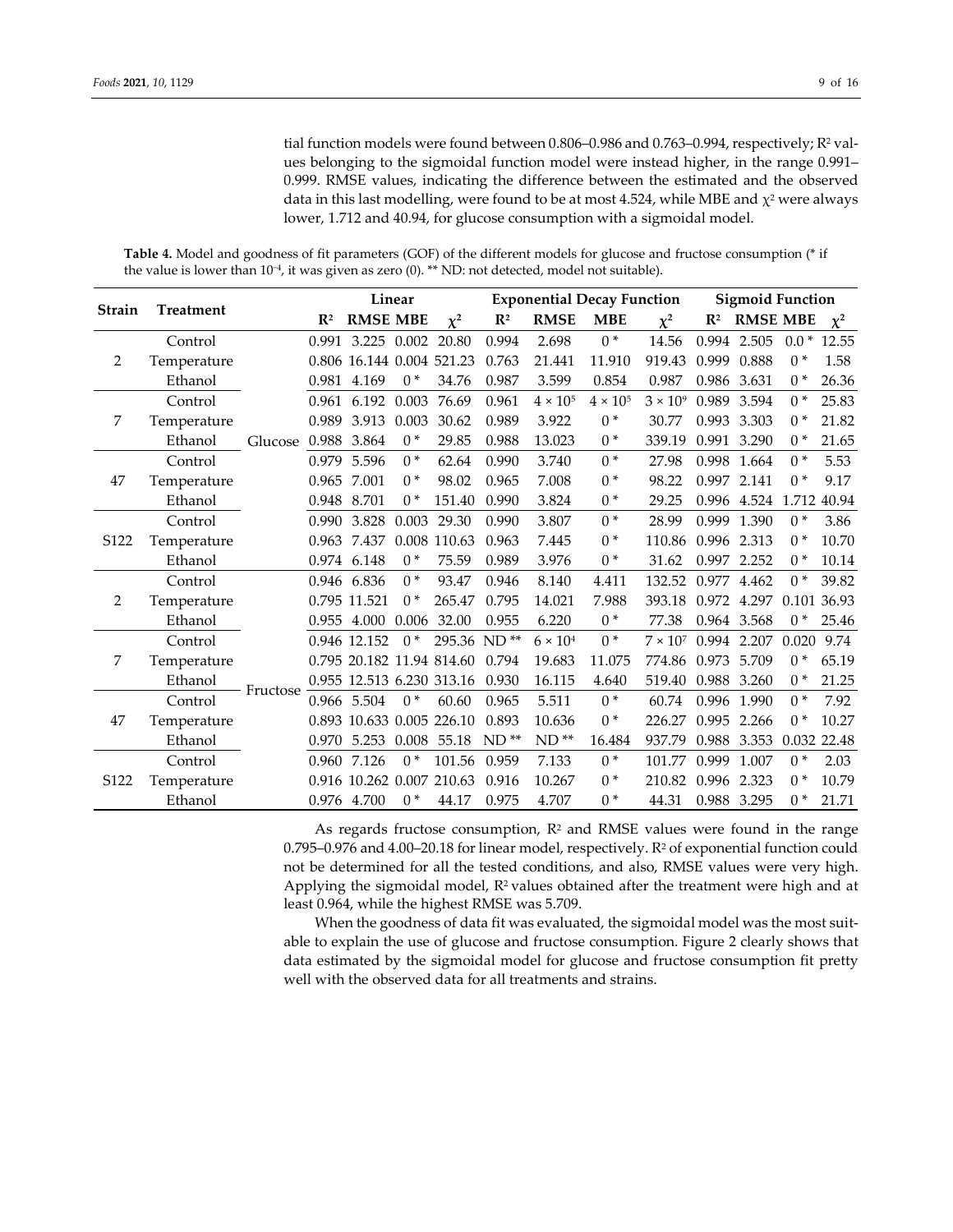

Figure 2. Observed and predicted with sigmoidal model (dashed lines) data related to glucose (left, circles symbols) and fructose (right, square symbols) by four strains after different pretreatments. (**A**) Strain coded 2, (**B**) strain coded 7, (**C**) strain coded 47, (**D**) strain coded S122. Type of pretreatments showed with different colors: blue—control, green—temperature, red—ethanol pretreatments.

Table 5 shows the entire set of equations created using the sigmoidal model that can be applied to evaluate the percentage of residual glucose and fructose employing untreated and pretreated yeasts samples; also, t50 and t90 values, i.e., the time needed to consume 50 and 90% of the initial sugar content, are presented.

According to these data, as regards glucose consumption, t50 and t90 were found in the range 21.67–24.60 and 36.39–49.22 h, respectively, for control samples, 25.64–34.60 and 33.39–43.71 h for temperature-pretreated samples and 18.38–22.60 and 34.52–49.13 h for ethanol-pretreated samples, respectively. The effect of strain difference on t50 and t90 values was found to be significant, while the effect of pretreatment was significant only for t50 ( $p$  < 0.05). Ordering the strains from the most performing (glucose consumption) to the least efficient, the rank for t50 values is as follows: 47, S122, 7 and 2; for t90 values, the difference between the most performing strains 47 and S122 and the least 7 and 2 were not significant, but the difference between these two groups was found significant. The effect of the difference between treatments on t50 values was also examined, and the ranking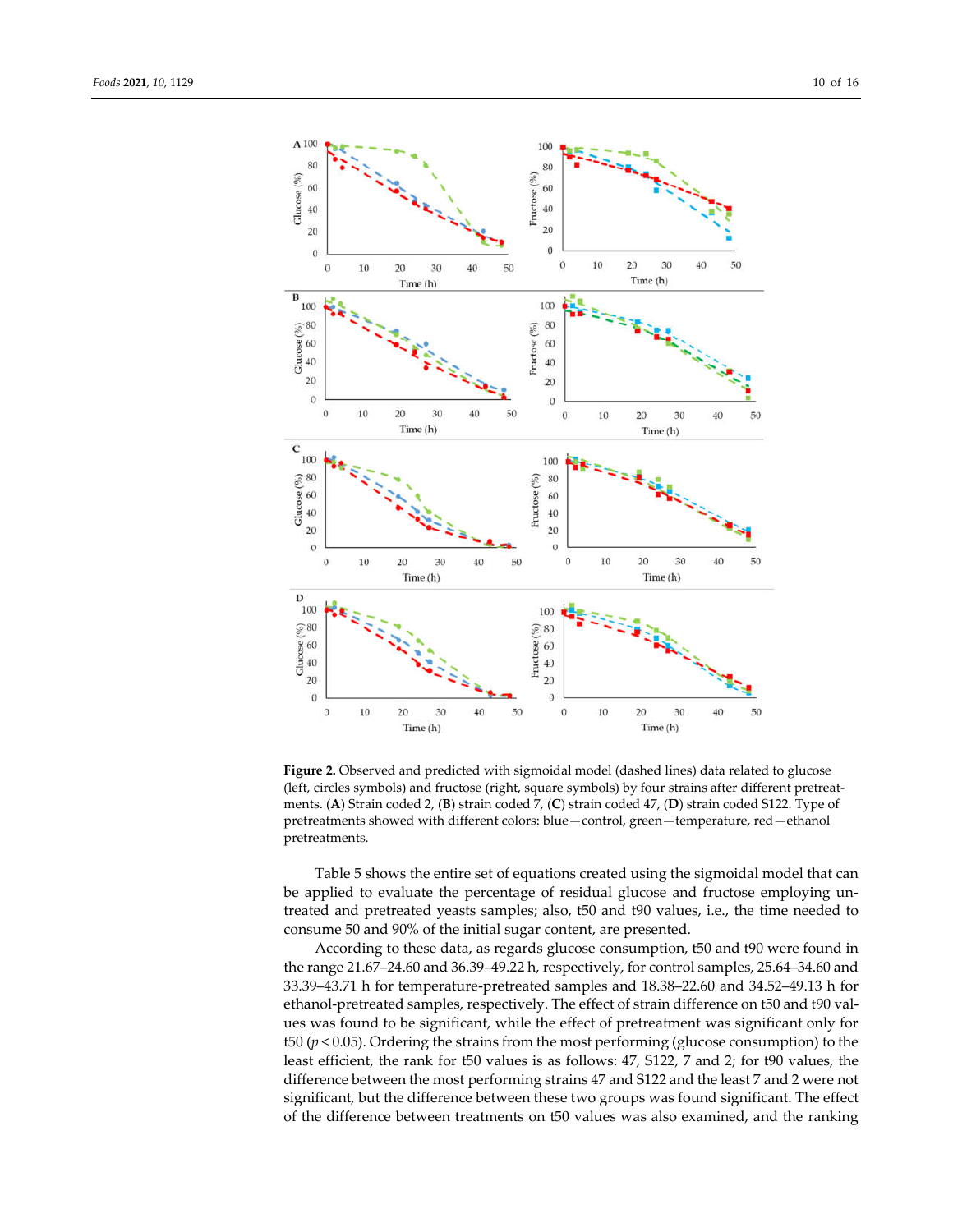from most effective treatment was temperature pretreatment, control and ethanol pretreatment. Accordingly, although the effect of pretreatment was determined as significant for t50 values, it was insignificant for the t90 values. As regards fructose consumption, t50 and t90 were found in the range 30.84–36.83 and 45.19–54.42 h, respectively, for control samples, 31.59–42.03 and 47.19–54.50 h for temperature-pretreated cells and 30.26–41.58 and 50.70–74.83 h for ethanol-pretreated cells.

The effect of the type of yeast strain on t50 and t90 values was found significant (*p* <0.05), while the type of pretreatment was significant only for t50. Moreover, the interaction effect of type of strain x type of pretreatment was not significant for t50 and t90 values (*p* ˃0.05). The highest t50 value was related to strain 2 and was found different from all the other strains ( $p$  <0.05); moreover, the difference among the fructose t50 values of the other strains was determined to be insignificant (*p* > 0.05). The highest t90 values were found to belong to strain 2, significantly different from all other strains (*p* <0.05). Ordering the strains from the most performing (fructose consumption) to the least efficient, the rank for t90 is as follows: S122, 47, 7 and 2. The ranking from most effective treatment was similar for glucose, i.e., temperature pretreatment, control and ethanol pretreatment.

From an overall look at the results, a mild temperature pretreatment of yeast cells allowed for an increase in glucose consumption rate by strains 2, 7 and 47 (t90 reduced by around 8–10% with respect to control); ethanol pretreatment produced a similar effect, with the exception of strain 2. Interestingly, temperature pretreatment allowed for an increase in fructose consumption rate by the strains 7 and 47, evidenced by a t90 value 10% lower than the control; ethanol pretreatment reduced the t90 values by only 5%.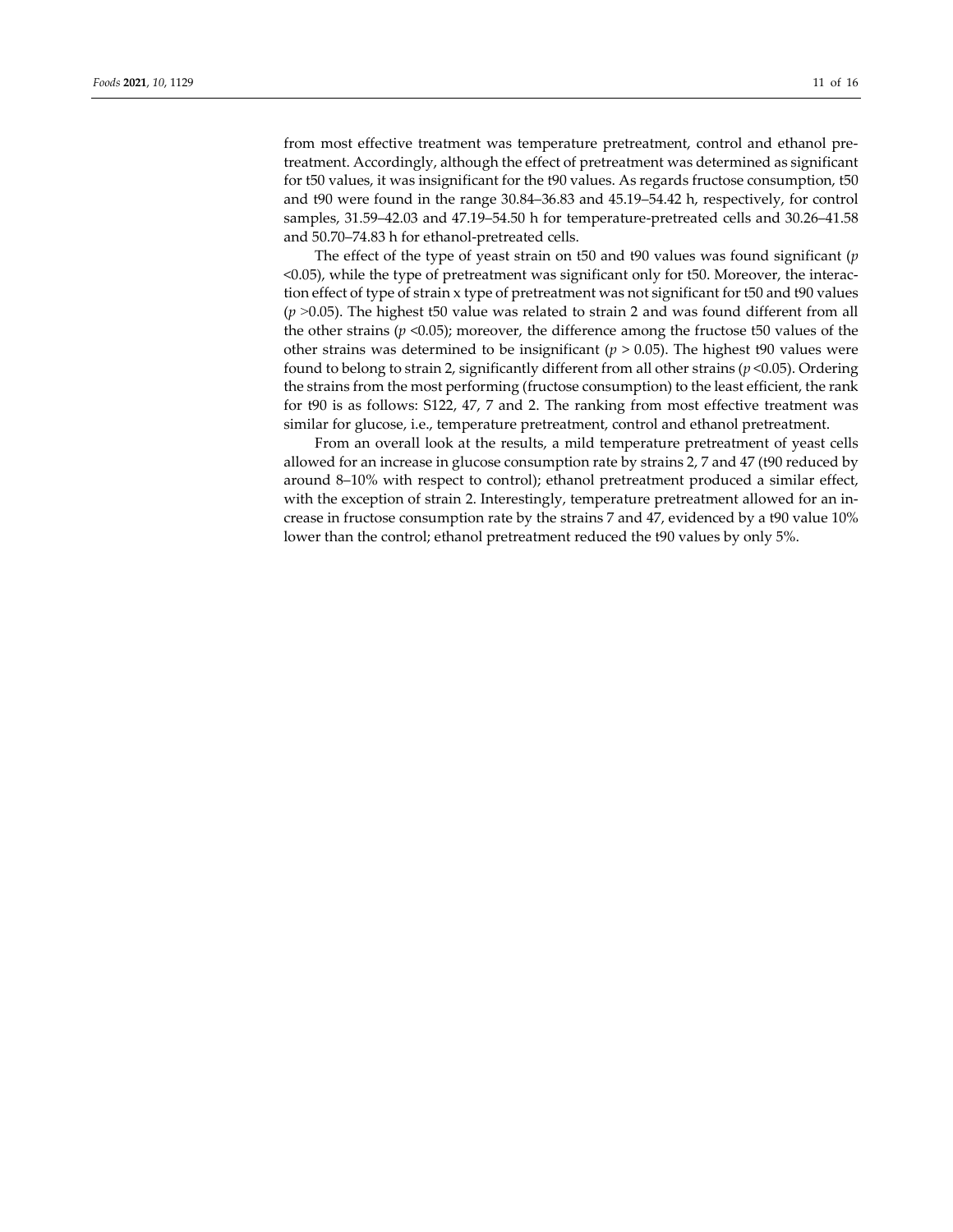| <b>Yeast Code</b> | <b>Treatment</b> | Sugar    | <b>Model Equations</b>                                                   | $t_{50}$ (h) | $t_{90}$ (h) |
|-------------------|------------------|----------|--------------------------------------------------------------------------|--------------|--------------|
|                   | Control          | Glucose  | $Y = 1.017 + 169.069 \times e^{-e^{0.035 \times (t-18.493)}}$            | 24.60        | 49.22        |
| $\overline{2}$    | Temperature      |          | $Y = 7.764 + 90.767 \times e^{-e^{0.173 \times (t-36.144)}}$             | 34.60        | 43.71        |
|                   | Ethanol          |          | $Y = 185.558 \times e^{-e^{0.029 \times (t-12.601)}}$                    | 21.84        | 49.13        |
|                   | Control          |          | $Y = 4.354 + 111.649 \times e^{-e^{\overline{0.062 \times (t-30.259)}}}$ | 28.46        | 47.92        |
| 7                 | Temperature      |          | $Y = 131.263 \times e^{-e^{0.058 \times (t-27.006)}}$                    | 26.40        | 43.32        |
|                   | Ethanol          |          | $Y = 148.553 \times e^{-e^{0.043 \times (t-20.633)}}$                    | 22.60        | 43.51        |
|                   | Control          |          | $Y = 4.224 + 114.825 \times e^{-e^{0.080 \times (t-22.717)}}$            | 21.67        | 36.39        |
| 47                | Temperature      |          | $Y = 2.518 + 95.311 \times e^{-e^{0.167 \times (t-27.801)}}$             | 25.64        | 33.39        |
|                   | Ethanol          |          | $Y = 4.794 + 127.747 \times e^{-e^{0.070 \times (t-17.836)}}$            | 18.38        | 34.52        |
|                   | Control          |          | $Y = 2.542 + 112.011 \times e^{-e^{0.083 \times (t - 26.111)}}$          | 24.27        | 38.16        |
| S122              | Temperature      |          | $Y = 3.802 + 103.392 \times e^{-e^{0.111 \times (t-30.005)}}$            | 28.06        | 39.33        |
|                   | Ethanol          |          | $Y = 4.341 + 113.642 \times e^{-e^{0.081 \times (t-22.060)}}$            | 20.93        | 35.57        |
|                   | Control          |          | $Y = 110.097 \times e^{-e^{\frac{-e^{0.059 \times (t-38.140)}}{t}}$      | 34.11        | 53.05        |
| $\overline{2}$    | Temperature      |          | $Y = 0.056 + 1101.118 \times e^{-e^{0.095 \times (t-45.688)}}$           | 42.03        | 54.50        |
|                   | Ethanol          |          | $Y = 116.558 \times e^{-e^{0.032 \times (t-46.788)}}$                    | 41.58        | 74.83        |
|                   | Control          |          | $Y = 0.004 + 106.313 \times e^{-e^{0.065 \times (t-41.166)}}$            | 36.83        | 54.42        |
| 7                 | Temperature      |          | $Y = 124.357 \times e^{-e^{0.0555 \times (t-33.267)}}$                   | 31.59        | 49.92        |
|                   | Ethanol          |          | $Y = 104.864 \times e^{-e^{0.062 \times (t-37.830)}}$                    | 33.02        | 51.52        |
|                   | Control          | Fructose | $Y = 0.338 + 113.638 \times e^{-e^{0.057 \times (t-37.915)}}$            | 34.61        | 53.70        |
| 47                | Temperature      |          | $Y = 4.554 + 96.017 \times e^{-e^{0.099 \times (t-37.752)}}$             | 34.81        | 48.44        |
|                   | Ethanol          |          | $Y = 0.027 + 116.047 \times e^{-e^{0.053 \times (t-34.925)}}$            | 31.69        | 51.88        |
|                   | Control          |          | $Y = 1.105 + 107.332 \times e^{-e^{0.080 \times (t-33.836)}}$            | 30.84        | 45.19        |
| S122              | Temperature      |          | $Y = 4.767 + 102.063 \times e^{-e^{0.096 \times (t-35.821)}}$            | 33.67        | 47.19        |
|                   | Ethanol          |          | $Y = 113.085 \times e^{-e^{0.053 \times (t-34.075)}}$                    | 30.26        | 50.70        |

Table 5. Equations (sigmoidal model) to estimate the residual glucose and fructose content (g/L) in synthetic must fermented by the tested yeast strains either untreated (control) and subjected to temperature or ethanol pretreatment. The time needed to consume 50% (t50) and 90% (t90) of the initial sugar concentration in each condition is also given.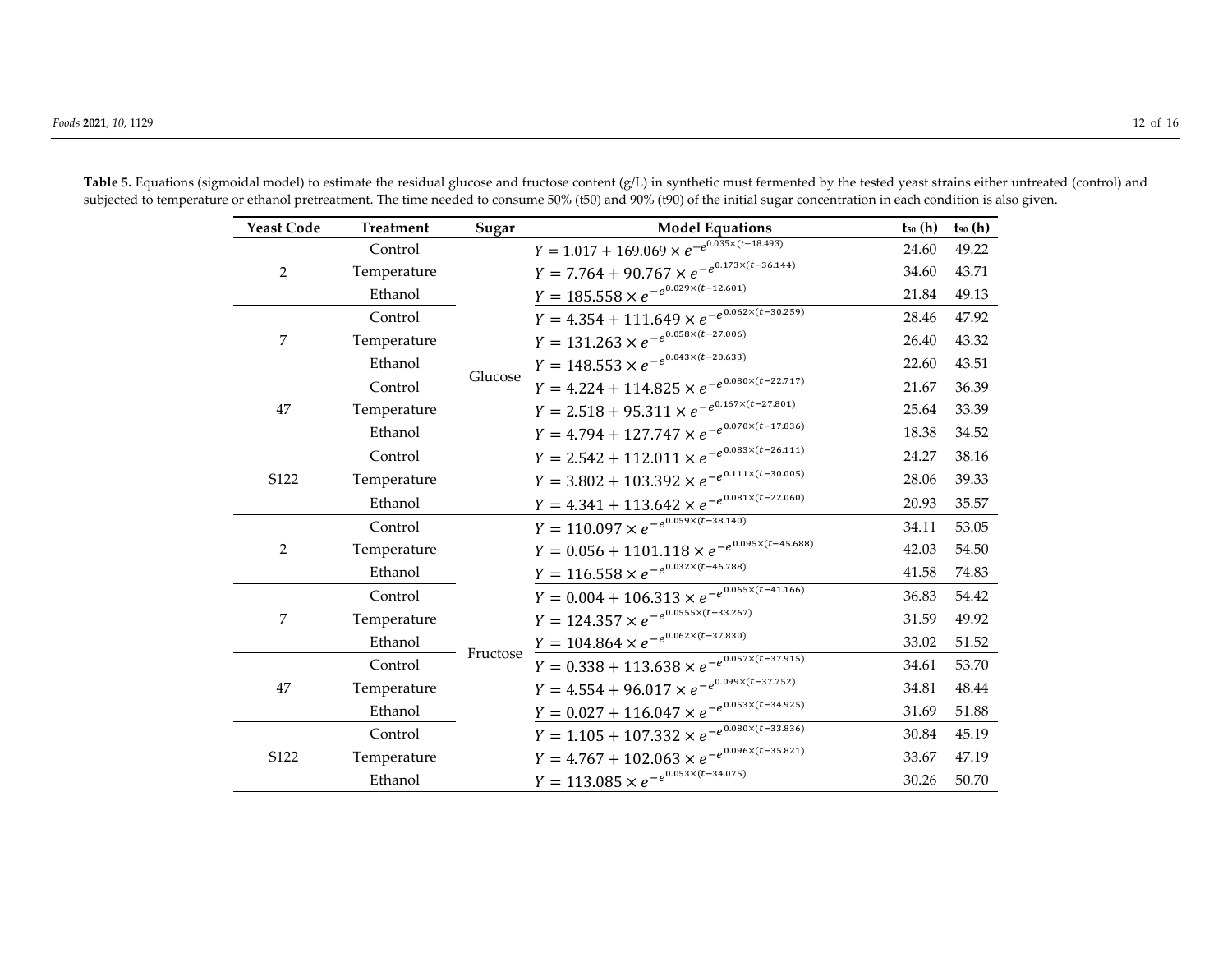# **4. Discussion**

Several studies have highlighted that yeasts possess a slightly higher preference for glucose than fructose consumption during wine fermentations; so far, residual sugars in fermented grape must usually contain more fructose than glucose [7,8]. Nevertheless, a high residual fructose/glucose ratio may contribute to sluggish and stuck fermentations, a major problem in the global wine industry [9]. In the present research, we have investigated whether pretreatment of four wine yeasts (three of them indigenous and one reference strain) before fermentation in synthetic must can affect glucose and fructose consumption, with particular focus on the last sugar.

Throughout the fermentation period, yeasts are exposed to several stresses. Extreme conditions may lead to a reduction in growth speed and survival rate, and therefore, cells tend to reduce fermentation efficiency, depending on the severity of the vinification procedures [19]. Nevertheless, some studies suggested that when cells are exposed to mild stresses, they undergo cellular innovation and maintain close-to-optimal conditions within the organism as a whole [1–3,23]; in this condition, the faster yeast strain able to adapt to changes in the environment will probably become the dominant strain during the winemaking process [24].

In the present study, results showed that overall only one strain showed an increase in glucose uptake, and two of the four strains showed an increase in fructose uptake, highlighting that they are sensitive and tend to respond quickly to the mild stress applied than the other ones. This situation can be explained by a more effective activation of the cellular machinery to control stress condition, involving the rapid synthesis of protective molecules and the activation of signal transduction systems, which induce secondary events such as the activation of pre-existing enzyme activities and the transcription of genes encoding factors having protective functions [25]. Additionally, a correlation exists between strain resistance, fermentative behavior and, under some conditions, the expression of some stress-induced genes. Guillaume et al. [26] investigated the molecular basis of this enhanced fructose utilization capacity by studying the properties of several hexose transporter (HXT) genes and found that the higher fructose utilization capacity of selected wine yeast strain results from the expression of an allelic variant of HXT3.

The wine yeast strains used in the present research consumed glucose more than fructose. Similar findings were obtained by Berthels et al. [7]: they studied the discrepancy between glucose and fructose utilization by sixteen *S. cerevisiae* and one *S. bayanus* during wine fermentations. Their research showed that all tested strains consumed glucose more rapidly than fructose, confirming the characteristics of *Saccharomyces* wine yeast strains. Similarly to our study, even though the fermentation started with approximately equal amounts of the two sugars, the concomitant but slower fructose utilization led to a discrepancy between the glucose and fructose levels during the early phase of the fermentation.

The reasons for the differences in the rates of glucose and fructose utilization seem to be correlated with the first steps in hexose metabolism, particularly prior to the formation of fructose-1,6-bisphosphate [1], in particular sensing extracellular sugars, their transport across the plasma membrane and phosphorylation [27]. Berthels et al. [9] showed that discrepancies in glucose/fructose consumption were related to different hexokinase kinetic properties of *Saccharomyces* strains. Likewise, Viana et al. [28] highlighted that *S. cerevisiae* wine yeast strains consume fructose in longer period than glucose in a synthetic medium. Díaz-Hellín et al. [1] declared that glucose and fructose are transported by the same hexose transporters (HXT), which present a greater affinity for glucose, so that fructose becomes the predominant residual sugar during fermentation. They investigated the relation between HXT3 gene expression and fructose/glucose discrepancy with a commercial wine strain of *S. cerevisiae* and reported that a correlation between fructose/glucose discrepancy and HXT3 gene expression is present. However, Guillaume et al. [26] found a *S. cerevisiae* wine yeast strain with a high fructose utilization ability due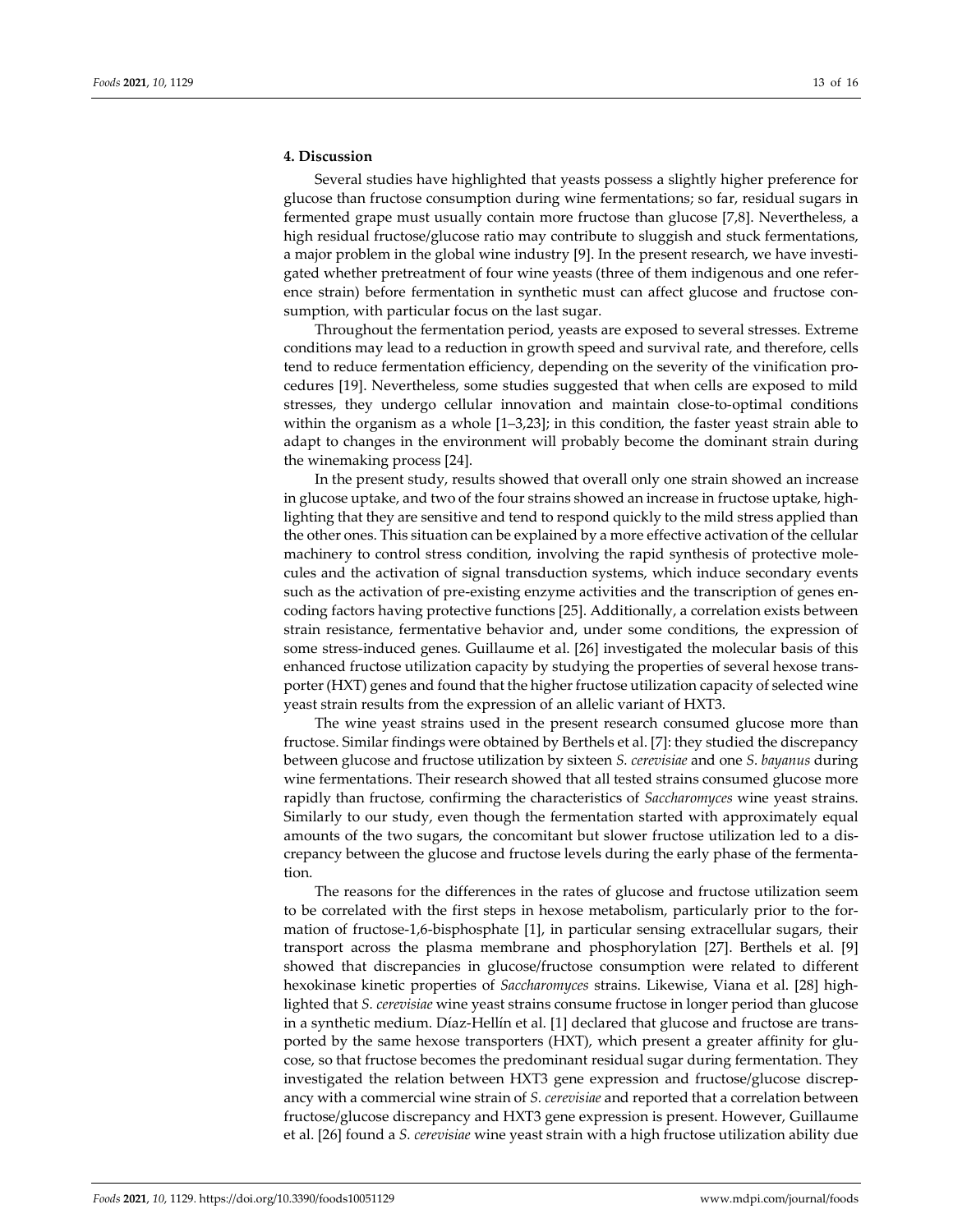to a mutated HXT3 allele, meaning that fructose consumption could be altered by the expression of a mutated hexose transporter.

The statistical analysis carried out on the here reported data evidenced that the increase or change in the amount of consumed glucose or fructose did not cause the same increase or change in the amount of ethanol produced. This behavior needs to be investigated separately for each strain. Mannazzu et al. [29] reported that the relationship between the amount of sugar consumption and ethanol production of three *S. cerevisiae*  strains in a synthetic medium is not linear, i.e., the strains' ranking for sugar consumption did not reflect the same ranking in terms of ethanol production.

The obtained results also evidenced that the effect of the interaction between the type of treatment and the type of strain on glucose and fructose consumption was statistically significant: in particular, glucose consumption by ethanol-pretreated 2, 47 and S122 strains significantly increased compared to control samples (*p* < 0.05). In temperature pretreatments, strain 7 consumed the highest level of glucose, while strain S122 consumed the lowest; applying ethanol pretreatments, strain 2 was the top-consuming, while strain 7 was the lowest glucose-consuming yeast.

As regards fructose consumption, strains 2 and S122 decreased their performance when temperature pretreatment was applied, while interestingly, strain 7, and also 47 even if with lower efficiency, improved both fructose consumption  $(g/L)$  and its consumption rate, evidenced with a low t90 value. *S. cerevisiae* strain 7 can, thus, be considered a promising strain to be subjected to a mild temperature treatment (45  $\degree$ C, 1 h) prior to the fermentation step to reduce residual fructose in wine.

Literature data reported on the use of other pretreatments for wine yeasts: Mattar et al. [30] examined the effect of pulsed electrical fields (PEF) as pretreatment for glucose and fructose consumption by *S. cerevisiae* wine strains in synthetic fermentation media at 30 °C. They reported that electro-stimulation improved fermentation characteristics by increasing yeast metabolism; in particular, fructose consumption in samples with electrically activated inoculum exceeded two times that of the control samples. Nevertheless, this kind of pretreatment cannot be easily applied in fermentation plants.

Modelling a fermentation through a suitable mathematical model will be helpful for process design and control purposes [31]. Recent studies show that Gompertz or sigmoidal models (developed by the Gompertz model) can efficiently describe the fermentation process. Tronchoni et al. [19] studied 12 strains belonging to the species *S. cerevisiae*, *S. bayanus var. uvarum* and *S. kudriavzevii*: fermentations were carried out at 12 and 28 °C comparatively, and the suitability of three different mathematical models for process description was investigated. Results showed that glucose and fructose consumption at 12 °C was generally well defined by the sigmoidal model.

Other authors declared that the Gompertz equation described sugar consumption and alcohol production during microfermentation trials very well, with  $R<sup>2</sup>$  values higher than 0.98 [2,32]. In contrast, O'Neill et al. [33] reported that the Gompertz model was weak in modelling substrates consumption, especially in the late parts of fermentation. Our obtained goodness fit parameters showed the sigmoidal model to be the most suitable model, as it is able to describe glucose and fructose consumption in a fermentation environment with higher R<sup>2</sup>, lower RMSE, MBE and  $\chi^2$  values with respect to the linear and exponential decay functions.

#### **5. Conclusions**

In this study, the effect of two different pretreatments on glucose and fructose consumption applied to four different *S. cerevisiae* wine strains prior to fermentation was examined. Results highlighted that the amount of consumed substrate or produced ethanol depends either on the type of pretreatment and the used strain. Among the tested wine yeast, *S. cerevisiae* Narince 3 (coded 7) can be selected for the prosecution of the research, due to its interesting characteristic of increasing fructose consumption after a mild temperature pretreatment. Although, in general, the commercial wine yeasts are known to be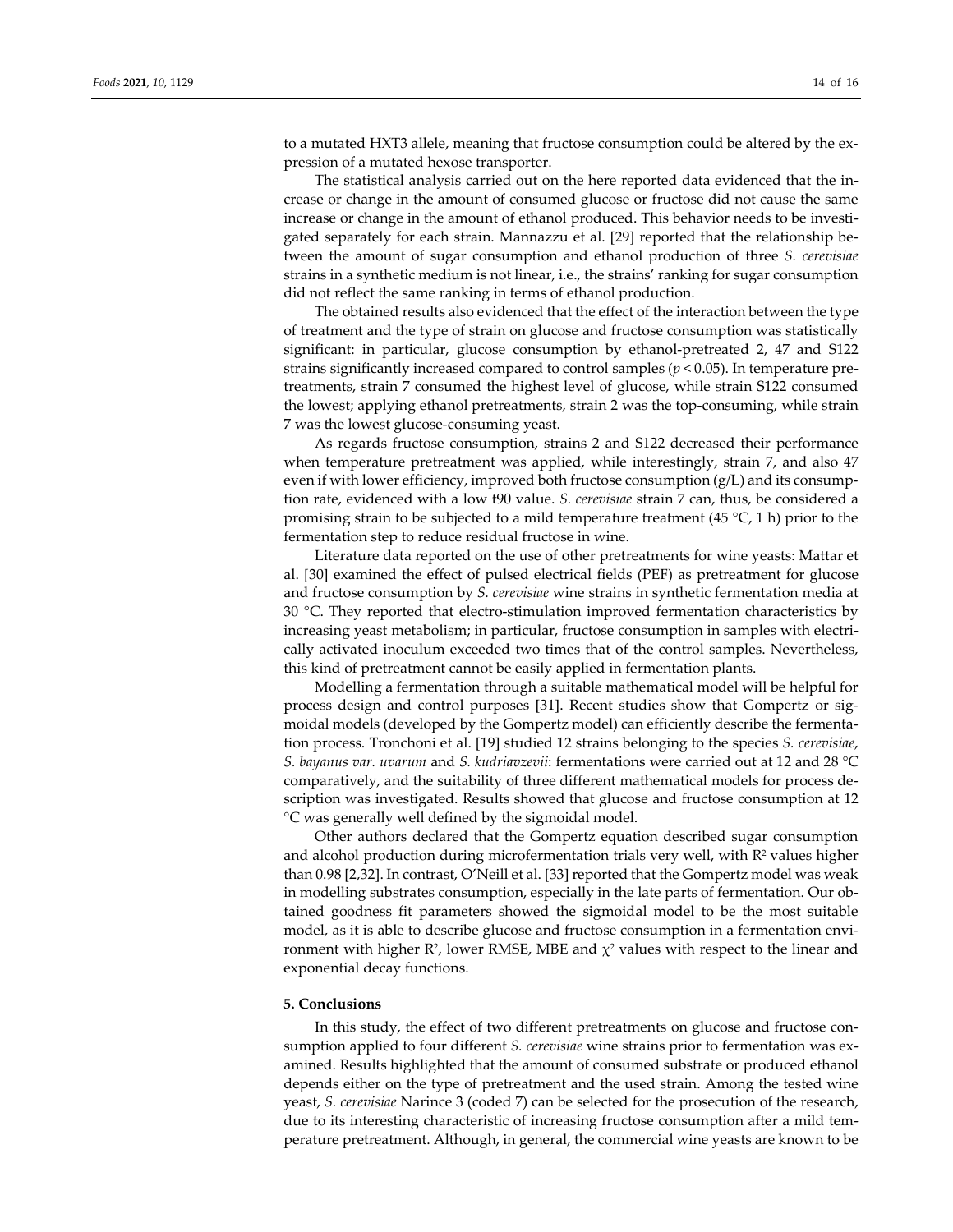more tolerant to stress conditions than the indigenous yeasts, this study showed that a temperature pretreatment may be effective on indigenous yeasts in preventing undesirable sweetness in wines and arrested or so-called stuck fermentation by increasing sugar consumption. Indeed, it must be taken into consideration that in transferring the obtained results into the industry, the complexity of must composition as well as its variation in composition across batches can indeed impact the success of the application of the fermentation models here reported.

Future work will be aimed at understanding the ability of this strain to withstand these yeasts under real fermentation conditions to validate the preliminary results, paying special attention to their fermentative properties in grape must. Indeed, several authors have highlighted that a mild heat stress in yeasts not only increases resistance and survival to more severe heat exposure, but also increases protection against osmotic or oxidative stress [5,34].

These results will pave the way to the use of indigenous yeasts with improved characteristics to produce wines with a lower residual fructose level, also opening up new possibilities for the use of pretreated strains with higher fructose utilization capacities in other fermentation experiments.

**Author Contributions:** In this article, H.A.K., F.O. and M.R. conceived and designed the research. H.A.K. conducted the experiments, and A.M. contributed to HPLC analyses. H.A.K. analyzed the data and wrote the first manuscript draft, M.R. and F.O. revised the paper up to its final version. All authors have read and agreed to the published version of the manuscript.

**Funding:** This research was partly supported by the Scientific Research Project Fund of Sivas Cumhuriyet University (Grant no: M-632) and the Scientific and Technological Council of Turkey (TUBITAK) BIDEB 2214-A scholarship program.

**Institutional Review Board Statement:** Not applicable.

**Informed Consent Statement:** Not applicable.

**Acknowledgments:** The Department of Food, Environmental and Nutritional Sciences, Università degli Studi di Milano, fully covered the open access APC.

**Conflicts of Interest:** The authors declare no conflict of interest. The funders had no role in the design of the study; in the collection, analyses or interpretation of data; in the writing of the manuscript or in the decision to publish the results.

## **References**

- 1. Díaz-Hellín, P.; Naranjo, V.; Úbeda, J.; Briones, A. *Saccharomyces cerevisiae* and metabolic activators: HXT3 gene expression and fructose/glucose discrepancy in sluggish fermentation conditions. *World J. Microbiol. Biotechnol.* **2016**, *32*, 1–18, doi:10.1007/s11274-016-2154-9.
- 2. Berry, D.B.; Gasch, A.P. Stress-activated genomic expression changes serve a preparative role for impending stress in yeast. *Mol. Biol. Cell* **2008**, *19*, 4580–4587, doi:10.1091/mbc.E07-07-0680.
- 3. Yamamoto, N.; Maeda, Y.; Ikeda, A.; Sakurai, H. Regulation of thermotolerance by stress-induced transcription factors in *Saccharomyces cerevisia*e. *Eukaryot. Cell* **2008**, *7*, 783–790, doi:10.1128/EC.00029-08.
- 4. Piper, P.W.; Ortiz-Calderon, C.; Holyoak, C.; Coote, P.; Cole, M. Hsp30, the integral plasma membrane heat shock protein of *Saccharomyces cerevisiae*, is a stress-inducible regulator of plasma membrane H+-ATPase. *Cell Stress Chaperones* **1997**, *2*, 12–24, doi:10.1379/1466-1268(1997)002<0012:htipmh>2.3.co;2.
- 5. Waterhouse, A.L.; Sacks, G.L.; Jeffery, D.W. *Understanding Wine Chemistry*; John Wiley & Sons, Ltd.: New York, NY, USA, 2016.
- 6. Perez, M.; Luyten, K.; Michel, R.; Riou, C.; Blondin, B. Analysis of *Saccharomyces cerevisiae* hexose carrier expression during wine fermentation: Both low- and high-affinity Hxt transporters are expressed. *FEMS Yeast Res.* **2005**, *5*, 351–361, doi:10.1016/j.femsyr.2004.09.005.
- 7. Berthels, N.J.; Cordero Otero, R.R.; Bauer, F.F.; Thevelein, J.M.; Pretorius, I.S. Discrepancy in glucose and fructose utilisation during fermentation by *Saccharomyces cerevisiae* wine yeast strains. *FEMS Yeast Res.* **2004**, *4*, 683–689, doi:10.1016/j.femsyr.2004.02.005.
- 8. Fleet, G.H. The Microbiology of Alcoholic Beverages. In *Microbiology of Fermented Foods*; Brian, J.B.W., Ed.; Springer Nature: Basingstoke, UK, 1998.